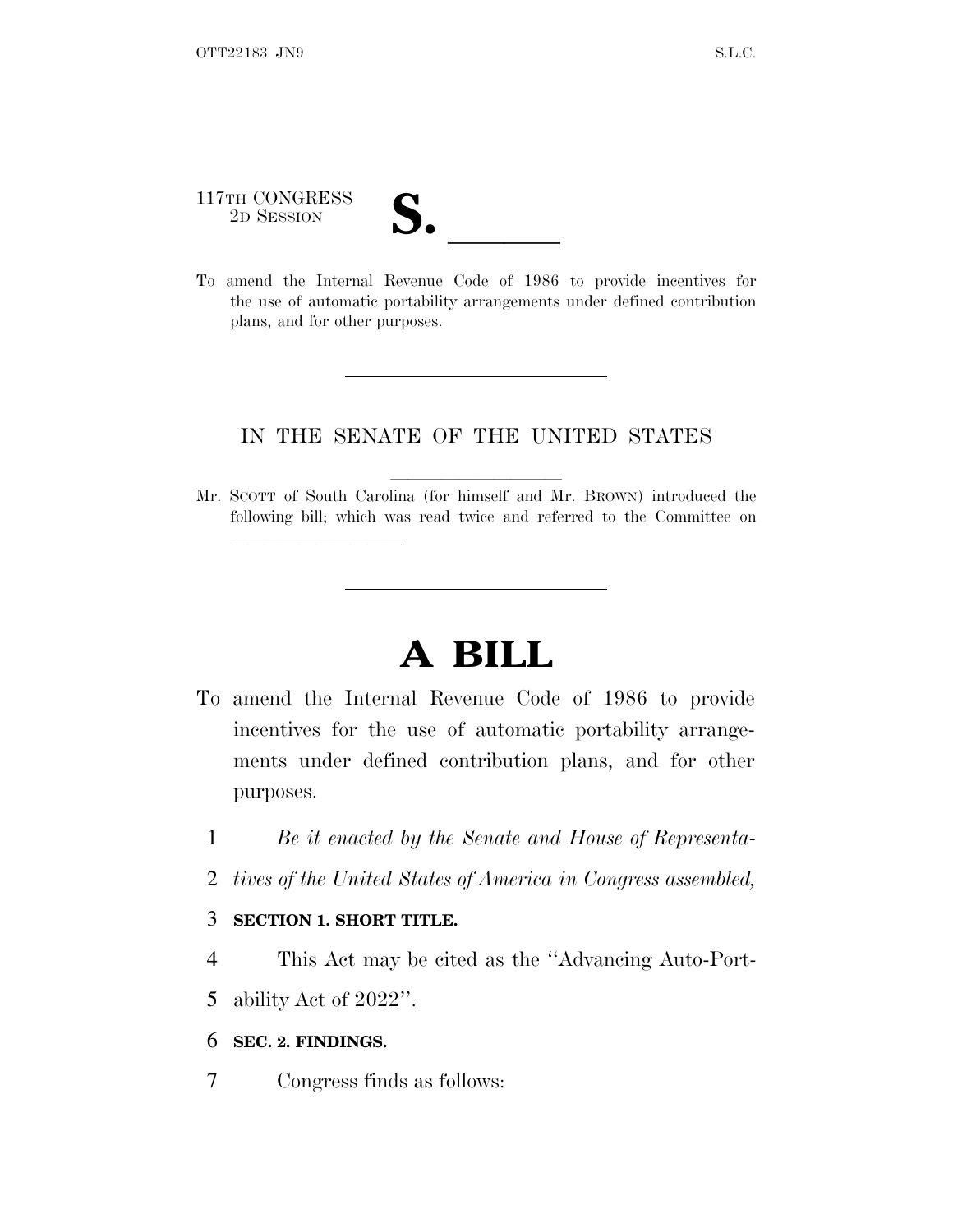(1) Up to \$105,000,000,000 of retirement sav- ings leaves the defined contribution pension plan system annually because employees cash out their savings after a job change. (2) Federal law should encourage the private sector to reduce such cash-outs by developing auto- mated solutions to improve defined contribution plan portability. **SEC. 3. PROHIBITED TRANSACTION EXEMPTION.** (a) I<sup>N</sup> GENERAL.—Section 4975(d) of the Internal Revenue Code of 1986 is amended— (1) by striking ''or'' at the end of paragraph 13  $(22)(I),$  (2) by striking the period at the end of para- graph (23) and inserting '', or'', and (3) by adding at the end the following new paragraph: 18 ''(24) any transaction described in subpara-19 graph (D) or  $(E)$  of subsection  $(e)(1)$  which consists of the receipt of fees by an automatic portability provider in connection with such provider's exercise of discretion with respect to an automatic portability transaction.''.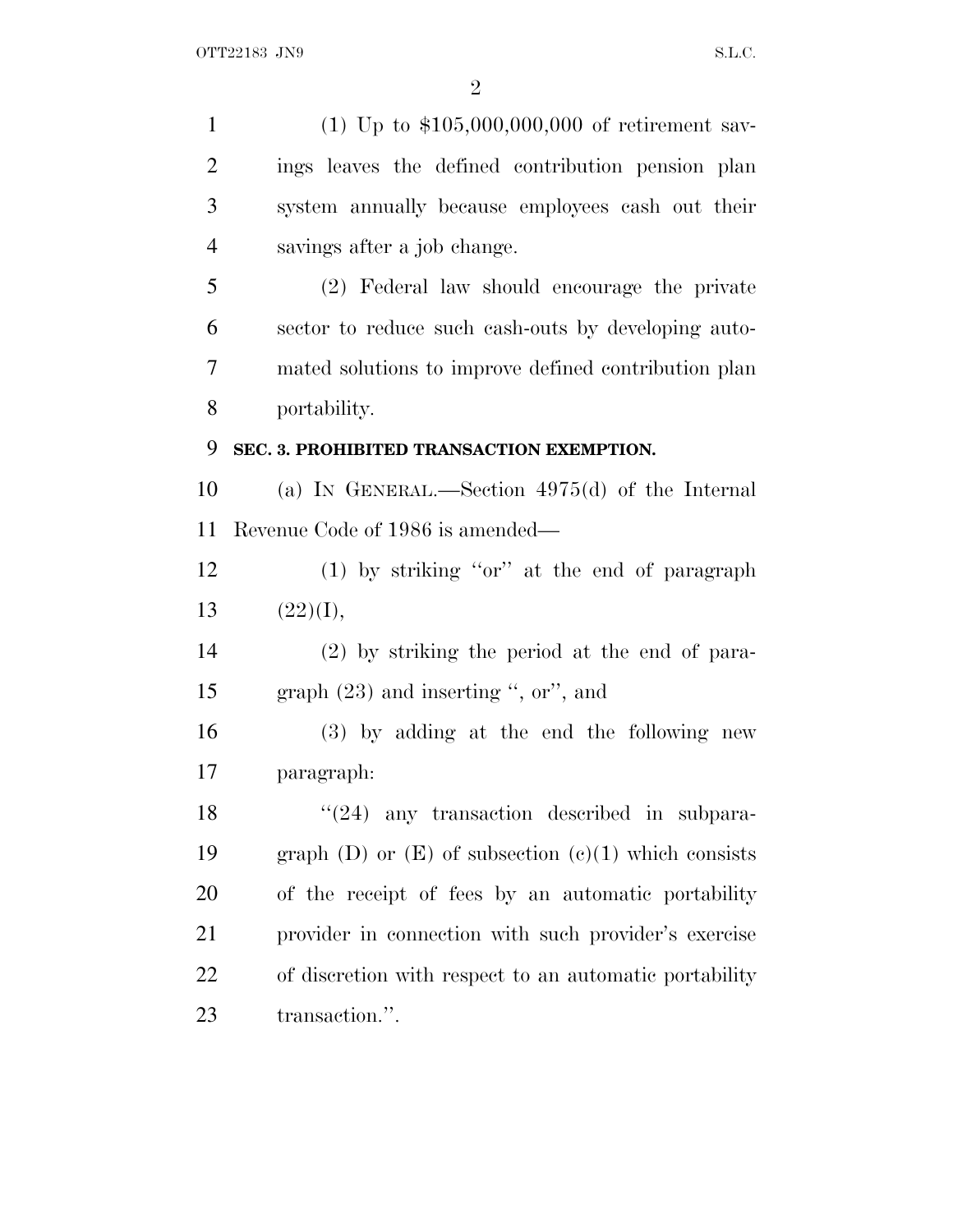| 1              | (b) DEFINITIONS.—Section $4975(f)$ of the Internal   |
|----------------|------------------------------------------------------|
| 2              | Revenue Code of 1986 is amended by adding at the end |
| 3              | the following new paragraph:                         |
| $\overline{4}$ | "(12) RULES RELATING TO AUTOMATIC PORT-              |
| 5              | ABILITY TRANSACTIONS.                                |
| 6              | "(A) IN GENERAL.—For purposes of sub-                |
| $\overline{7}$ | section $(d)(24)$ —                                  |
| 8              | "(i) AUTOMATIC PORTABILITY TRANS-                    |
| 9              | ACTION.—An automatic portability trans-              |
| 10             | action is a transfer of assets made—                 |
| 11             | "(I) from an individual retire-                      |
| 12             | ment plan which is established on be-                |
| 13             | half of an individual and to which                   |
| 14             | amounts were transferred under sec-                  |
| 15             | tion $401(a)(31)(B)(i)$ ,                            |
| 16             | $\lq\lq$ (II) to an employer-sponsored               |
| 17             | retirement plan described in clause                  |
| 18             | $(iii), (iv), (v), or (vi)$ of section               |
| 19             | $402(c)(8)(B)$ (other than a defined                 |
| 20             | benefit plan) in which such individual               |
| 21             | is an active participant, and                        |
| 22             | "(III) after such individual has                     |
| 23             | been given advance notice of the                     |
| 24             | transfer and has not affirmatively                   |
| 25             | opted out of such transfer.                          |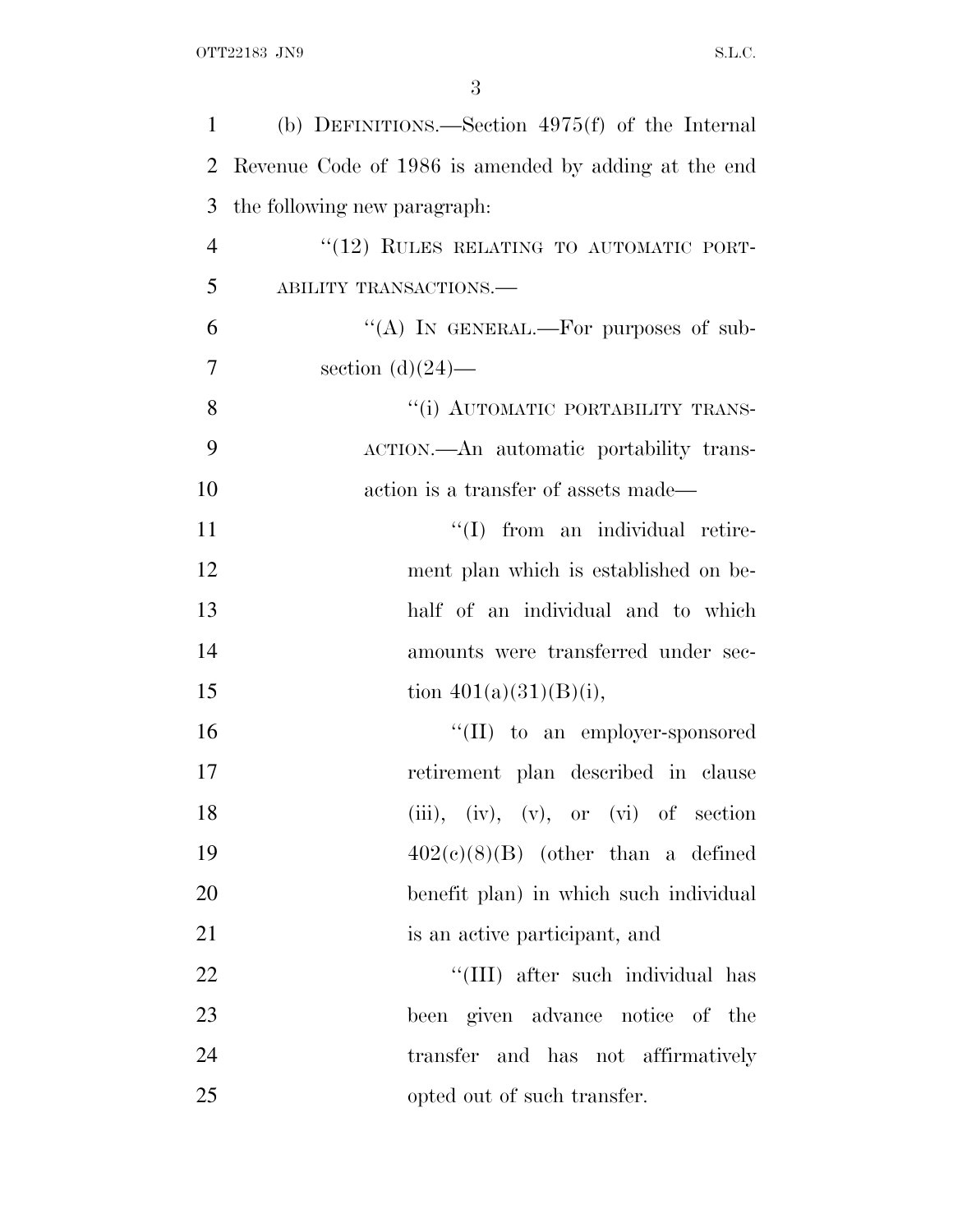| $\mathbf{1}$   | "(ii) AUTOMATIC PORTABILITY PRO-              |
|----------------|-----------------------------------------------|
| $\overline{2}$ | VIDER.—An automatic portability provider      |
| 3              | is a person that executes transfers de-       |
| $\overline{4}$ | scribed in clause (i).                        |
| 5              | "(B) CONDITIONS FOR AUTOMATIC PORT-           |
| 6              | ABILITY TRANSACTIONS.—Subsection $(d)(24)$    |
| 7              | shall not apply to an automatic portability   |
| 8              | transaction unless the following requirements |
| 9              | are satisfied:                                |
| 10             | "(i) ACKNOWLEDGMENT OF FIDU-                  |
| 11             | CIARY STATUS.—An automatic portability        |
| 12             | provider shall acknowledge in writing, at     |
| 13             | such time and format as specified by the      |
| 14             | Secretary, that the provider is a fiduciary   |
| 15             | with respect to the individual on whose be-   |
| 16             | half the individual retirement plan de-       |
| 17             | scribed in subparagraph $(A)(i)(I)$ is estab- |
| 18             | lished.                                       |
| 19             | "(ii) FEES.—The fees and compensa-            |
| 20             | tion received by the automatic portability    |
| 21             | provider in connection with the automatic     |
| 22             | portability transaction shall not exceed rea- |
| 23             | sonable compensation and must be ap-          |
| 24             | proved in writing by the plan fiduciary for   |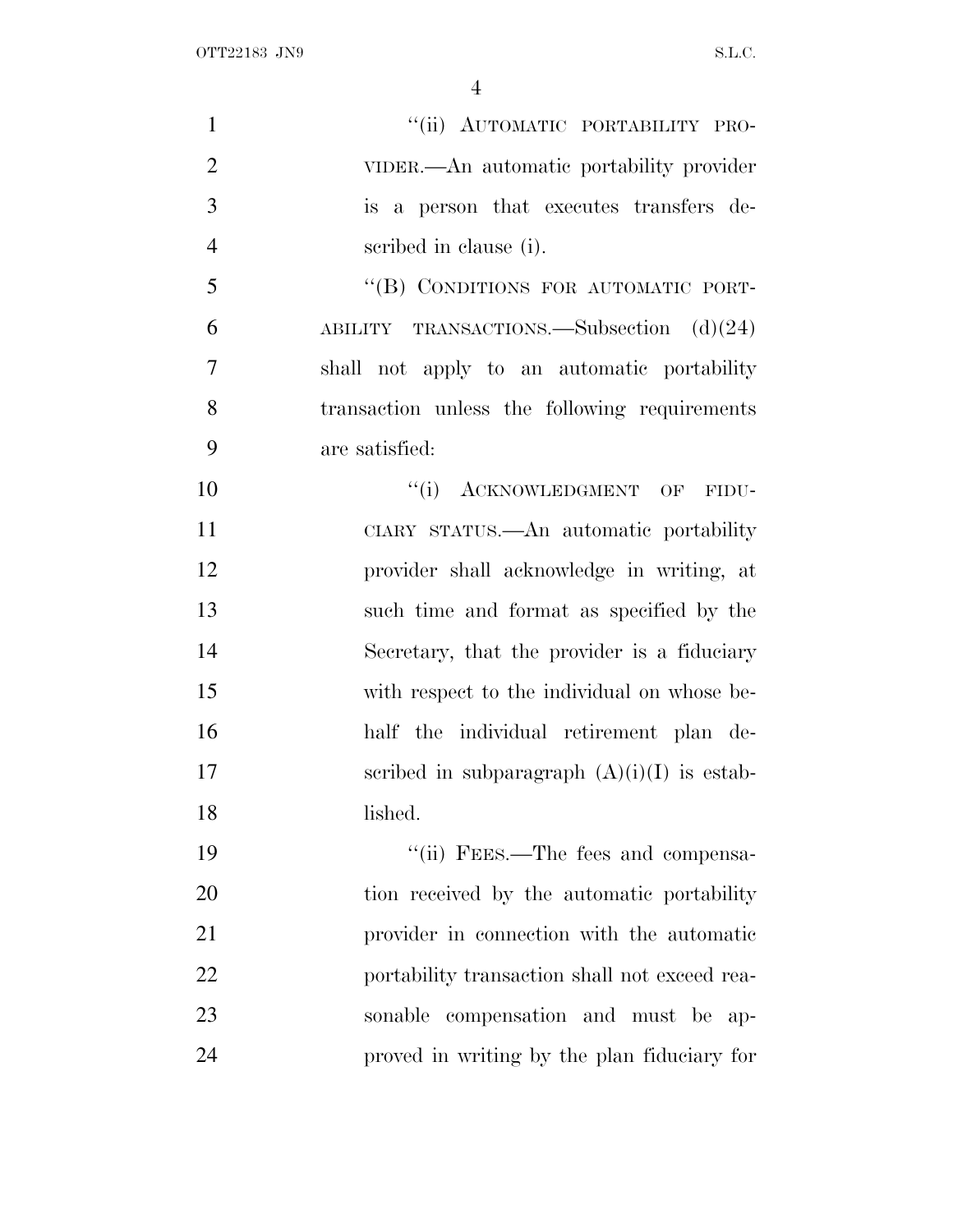| $\mathbf{1}$   | plan described in subparagraph<br>the         |
|----------------|-----------------------------------------------|
| $\overline{2}$ | (A)(i)(II).                                   |
| 3              | "(iii) DATA USAGE.—The automatic              |
| $\overline{4}$ | portability provider shall not market or sell |
| 5              | data relating to the individual retirement    |
| 6              | plan described in subparagraph $(A)(i)(I)$ .  |
| 7              | OPEN PARTICIPATION.—The<br>``(iv)             |
| 8              | automatic portability provider shall offer    |
| 9              | automatic portability transactions on the     |
| 10             | same terms to any plan described in sub-      |
| 11             | paragraph $(A)(i)(II)$ regardless of whether  |
| 12             | the provider provides other services for      |
| 13             | such plan.                                    |
| 14             | "(v) PRE-TRANSACTION NOTICE.-At               |
| 15             | least 30 days in advance of an automatic      |
| 16             | portability transaction, the automatic port-  |
| 17             | ability provider shall provide notice to the  |
| 18             | individual on whose behalf the individual     |
| 19             | retirement plan described in subparagraph     |
| 20             | $(A)(i)(I)$ is established which includes—    |
| 21             | $\lq\lq$ a description of the auto-           |
| 22             | matic portability transaction and the         |
| 23             | fees which will be charged in connec-         |
| 24             | tion with the transaction,                    |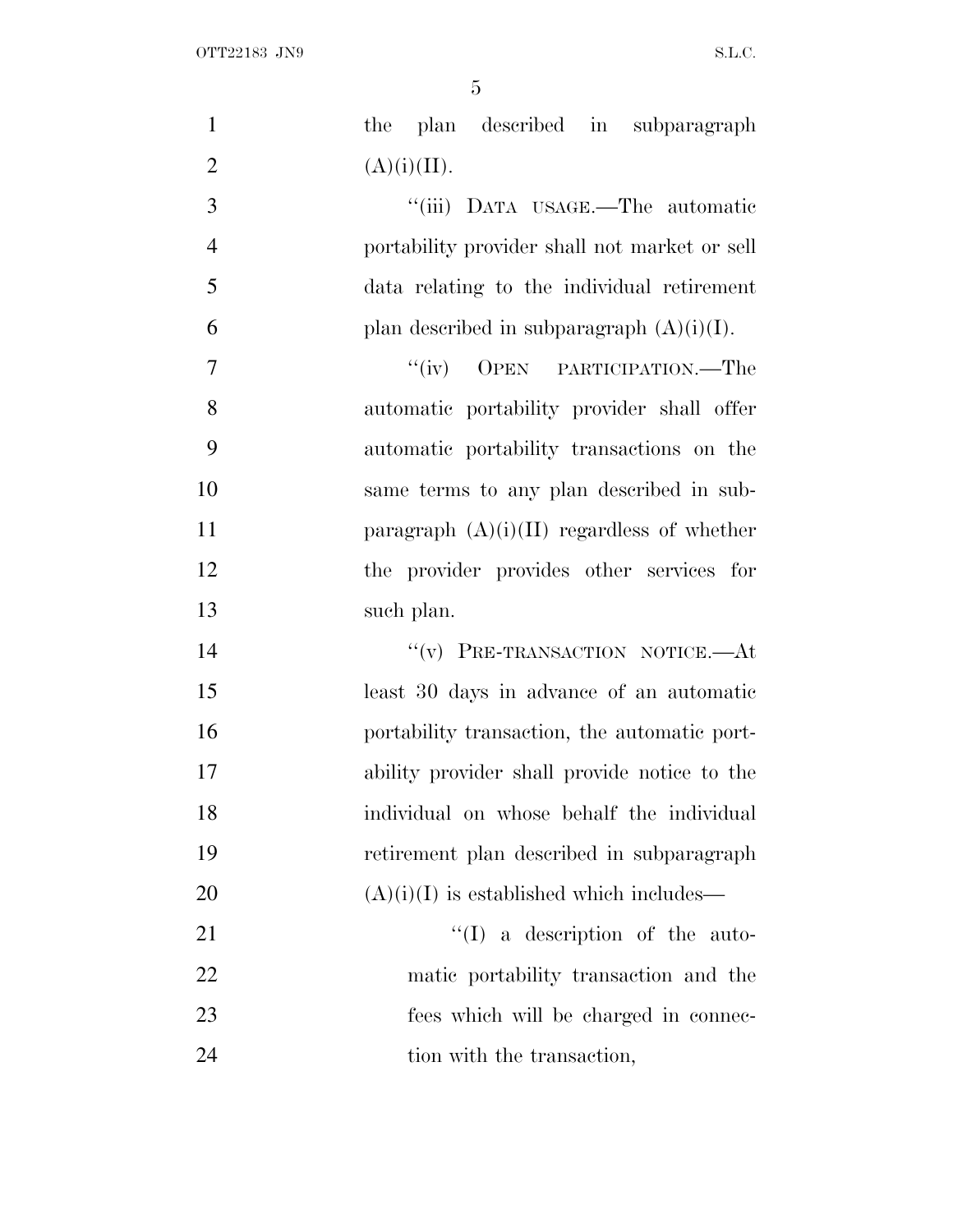| $\mathbf{1}$   | "(II) a description of the individ-          |
|----------------|----------------------------------------------|
| $\overline{2}$ | ual's right to affirmatively elect not to    |
| 3              | participate in the transaction, the pro-     |
| $\overline{4}$ | cedures for such an election, and a          |
| 5              | telephone number at which the indi-          |
| 6              | vidual can contact the automatic port-       |
| 7              | ability provider, and                        |
| $8\,$          | "(III) such other disclosures as             |
| 9              | the Secretary may require by regula-         |
| 10             | tion.                                        |
| 11             | "(vi) POST-TRANSACTION NOTICE.-              |
| 12             | Not later than 3 business days after an      |
| 13             | automatic portability transaction, the auto- |
| 14             | matic portability provider shall provide no- |
| 15             | tice to the individual on whose behalf the   |
| 16             | individual retirement plan described in      |
| 17             | subparagraph $(A)(i)(I)$ is established of-  |
| 18             | $\lq\lq$ the actions taken by the            |
| 19             | automatic portability provider with re-      |
| 20             | spect to the individual's account,           |
| 21             | "(II) all relevant information re-           |
| 22             | garding the location and amount of           |
| 23             | any transferred assets,                      |
| 24             | ``(III)<br>a statement of<br>fees            |
| 25             | charged against the account by the           |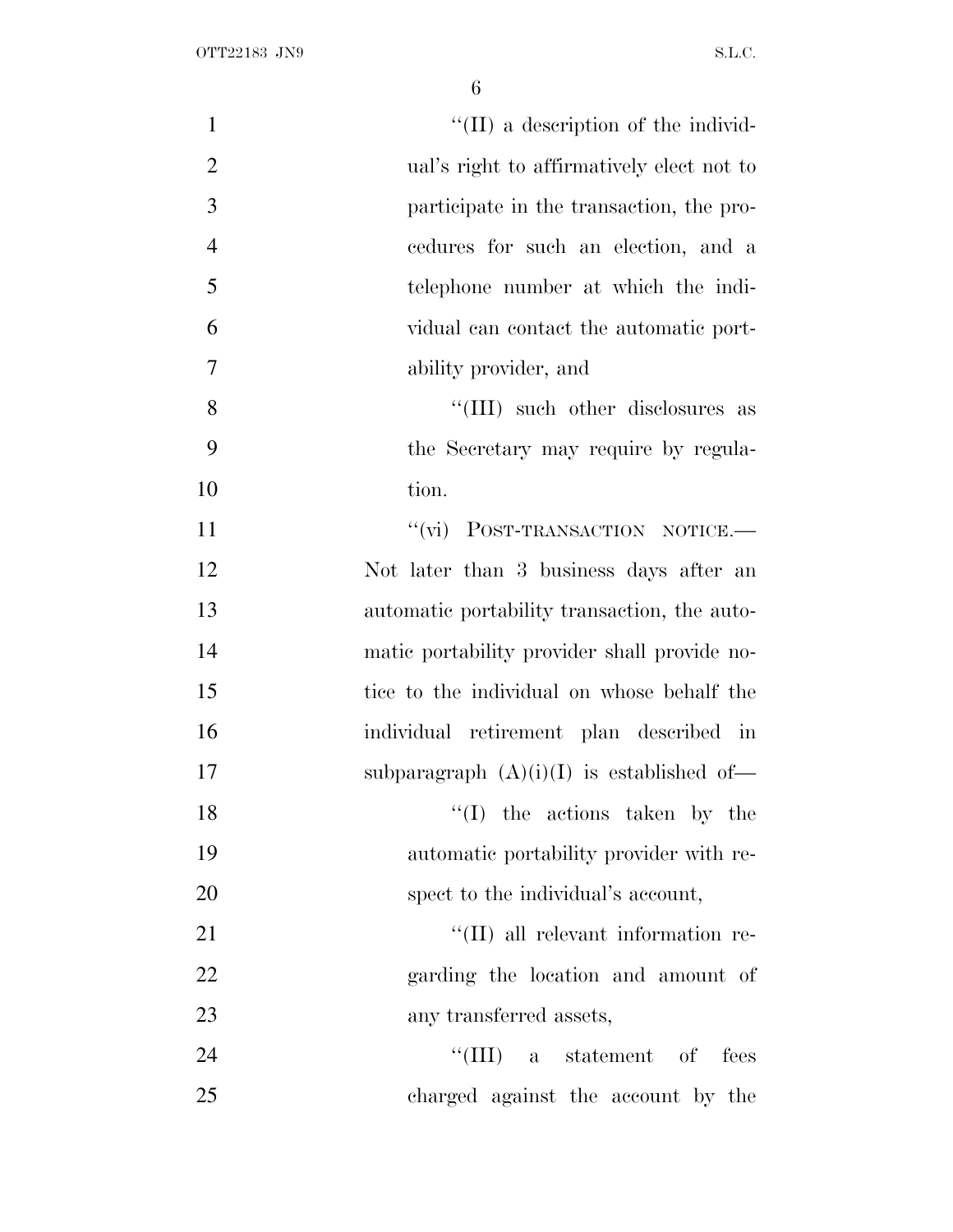| $\mathbf{1}$   | automatic portability provider or its       |
|----------------|---------------------------------------------|
| $\overline{2}$ | affiliates in connection with the trans-    |
| 3              | fer,                                        |
| $\overline{4}$ | $``(IV)$ a telephone number at              |
| 5              | which the individual can contact the        |
| 6              | automatic portability provider, and         |
| 7              | $\lq\lq (V)$ such other disclosures as      |
| 8              | the Secretary may require by regula-        |
| 9              | tion.                                       |
| 10             | "(vii) NOTICE REQUIREMENTS.—The             |
| 11             | notices required under clauses (v) and (vi) |
| 12             | shall be written in a manner calculated to  |
| 13             | be understood by the average intended re-   |
| 14             | cipient and shall not include materially    |
| 15             | misleading statements.                      |
| 16             | "(viii) TIMELINESS OF EXECUTION.-           |
| 17             | After liquidating the assets of an indi-    |
| 18             | vidual retirement plan described in sub-    |
| 19             | paragraph $(A)(i)(I)$ to eash, an automatic |
| 20             | portability provider shall transfer the ac- |
| 21             | count balance of such plan as soon as       |
| 22             | practicable to the plan described in sub-   |
| 23             | paragraph $(A)(i)(II)$ .                    |
| 24             | "(ix) RECORD RETENTION AND AU-              |
| 25             | $DITS$ .                                    |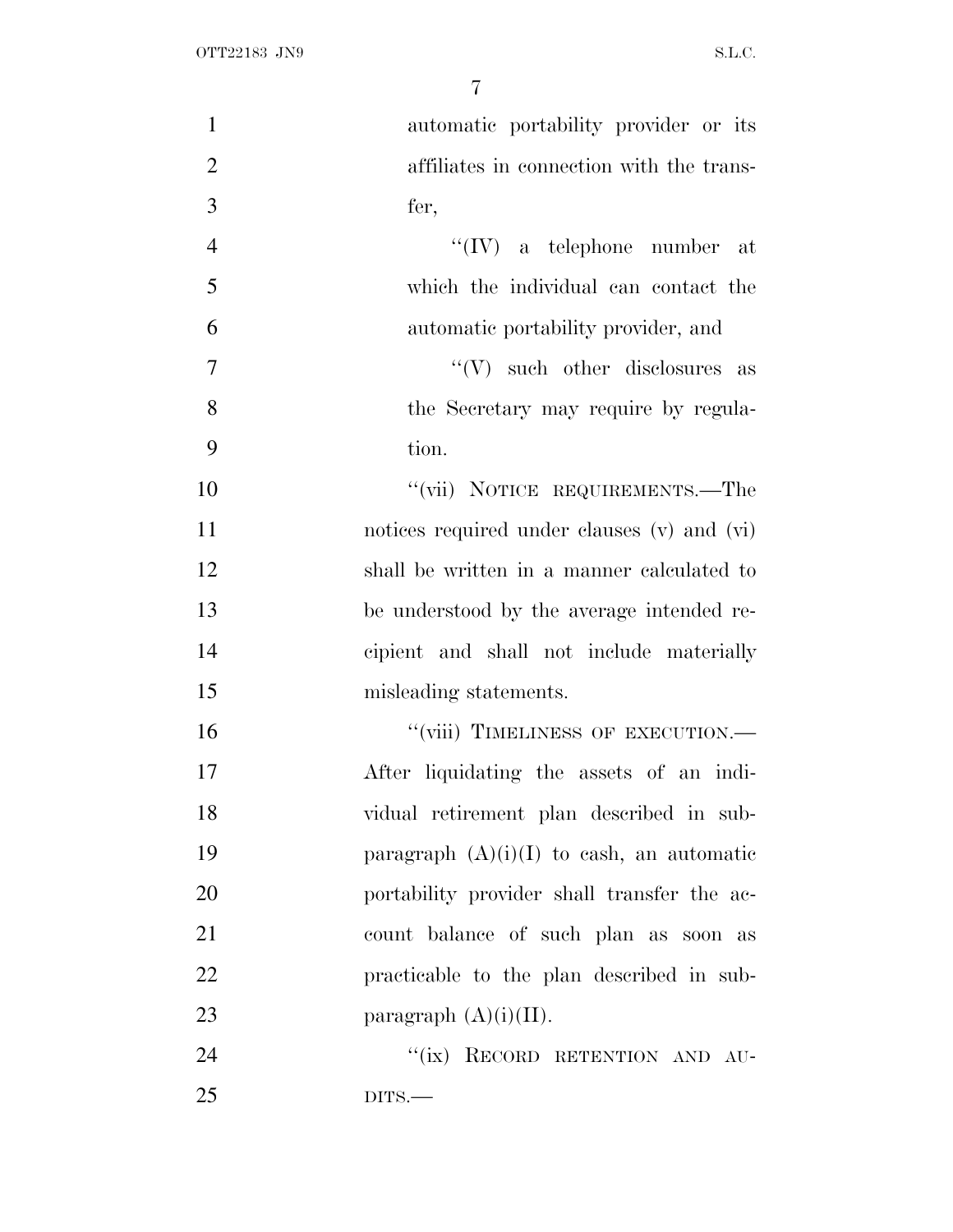1 ''(I) IN GENERAL.—An automatic portability provider shall, for 6 years, maintain the records sufficient to demonstrate the terms of this sub-paragraph have been met.

 ''(II) AUDITS.—An automatic portability provider shall conduct an annual audit of automatic portability transactions occurring during the cal- endar year to demonstrate compliance with this subparagraph, and shall sub- mit such audit annually to the Sec- retary, in such form and manner as 14 specified by the Secretary.".

 (c) EFFECTIVE DATE.—The amendments made by this section shall apply to transactions occurring after De-cember 31, 2023.

## **SEC. 4. EMPLOYER AUTOMATIC PORTABILITY ARRANGE-MENT TAX CREDIT.**

 (a) I<sup>N</sup> GENERAL.—Subpart D of part IV of sub- chapter A of chapter 1 of the Internal Revenue Code of 1986 is amended by adding at the end the following new section: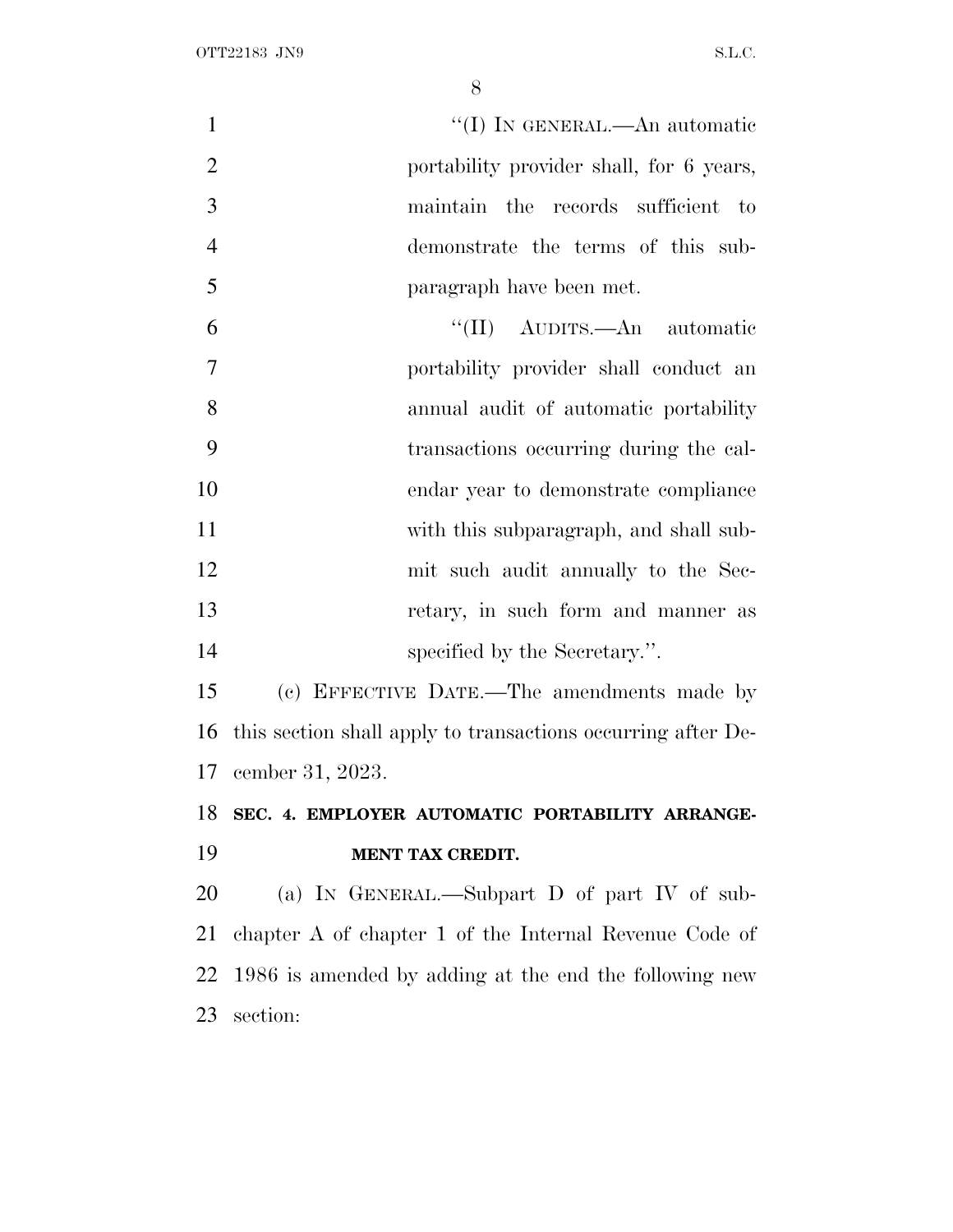### **''SEC. 45U. EMPLOYER AUTOMATIC PORTABILITY AR-RANGEMENT CREDIT.**

 ''(a) I<sup>N</sup> GENERAL.—For purposes of section 38, in the case of an eligible employer, the automatic portability arrangement credit determined under this section for the adoption year is an amount equal to \$500.

 ''(b) ELIGIBLE EMPLOYER.—For purposes of this section, the term 'eligible employer' has the meaning given 9 the term by section  $408(p)(2)(C)(i)$  (without regard to subclause (II) thereof).

11 "(c) ADOPTION YEAR.—For purposes of this sec-tion—

13 "(1) IN GENERAL.—The term 'adoption year' means the taxable year during which the eligible em- ployer adopts an automatic portability arrangement as part of an eligible plan maintained by the em-ployer.

18 "(2) AUTOMATIC PORTABILITY ARRANGE-MENT.—

20 "(A) In GENERAL.—The term 'automatic portability arrangement' means an arrangement providing for automatic portability transactions. 23 "(B) AUTOMATIC PORTABILITY TRANS- ACTION.—The term 'automatic portability transaction' means a transaction in which amounts distributed pursuant to section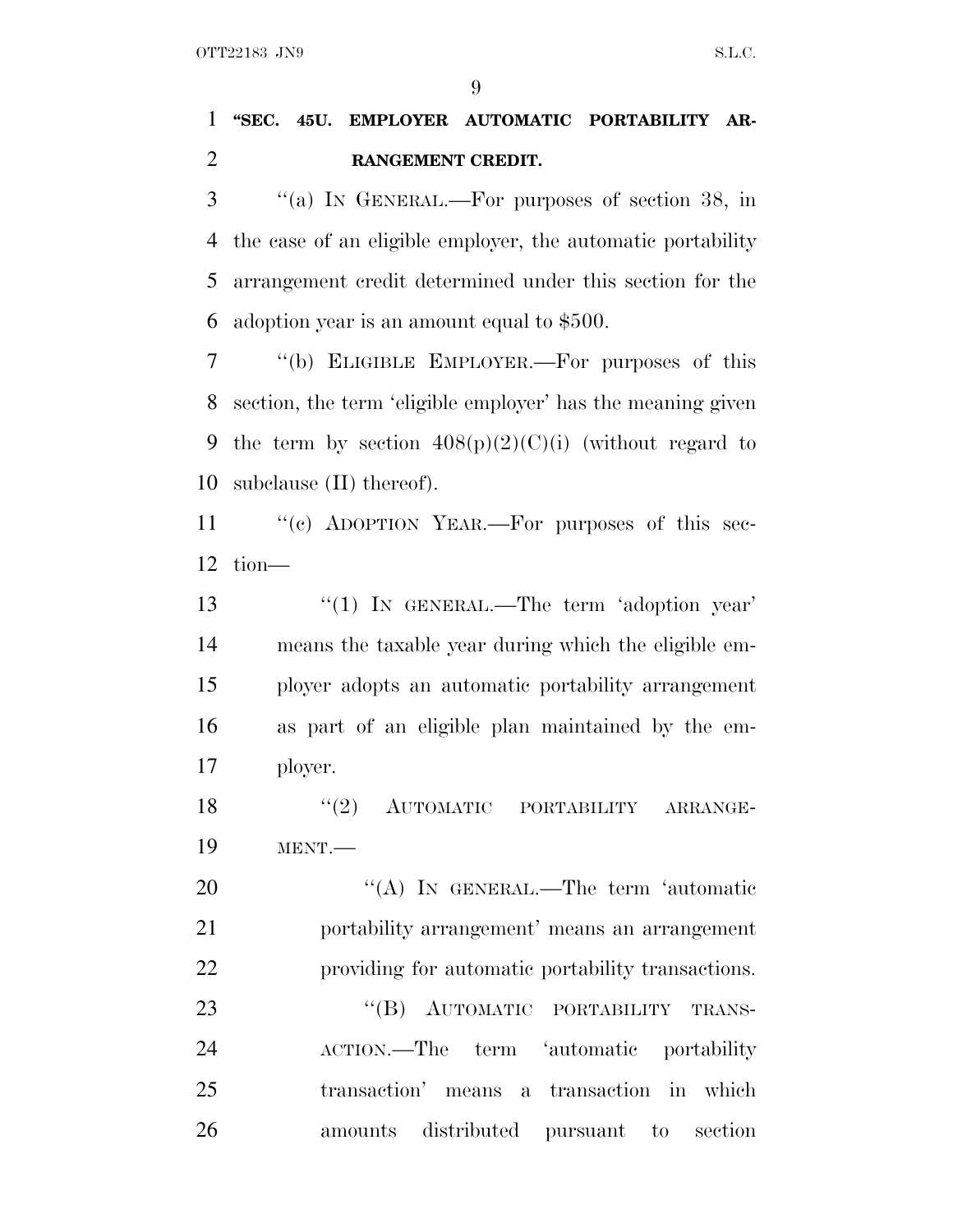OTT22183 JN9 S.L.C.

 $401(a)(31)(B)(i)$  from a plan to an individual retirement plan established on behalf of an indi- vidual are subsequently transferred to an eligi- ble plan in which such individual is an active participant, after such individual has been given advance notice of the transfer and has not af-firmatively opted out of such transfer.

8 "(3) ELIGIBLE PLAN.—The term 'eligible plan' means a qualified employer plan as defined in sec-10 tion  $4972(d)(1)$ , other than a defined benefit plan.". (b) CREDIT TO B<sup>E</sup> PART OF GENERAL BUSINESS CREDIT.—Subsection (b) of section 38 of the Internal Revenue Code of 1986 is amended by striking ''plus'' at the end of paragraph (32), by striking the period at the end of paragraph (33) and inserting '', plus'', and by add-ing at the end the following new paragraph:

 $\frac{17}{2}$  ''(34) in the case of an eligible employer (as de- fined in section 45U(b)), the automatic portability arrangement credit determined under section  $45U(a)$ .".

 (c) CLERICAL AMENDMENT.—The table of sections for subpart D of part IV of subchapter A of chapter 1 of the Internal Revenue Code of 1986 is amended by add-ing at the end the following new item:

''Sec. 45U. Employer automatic portability arrangement credit.''.